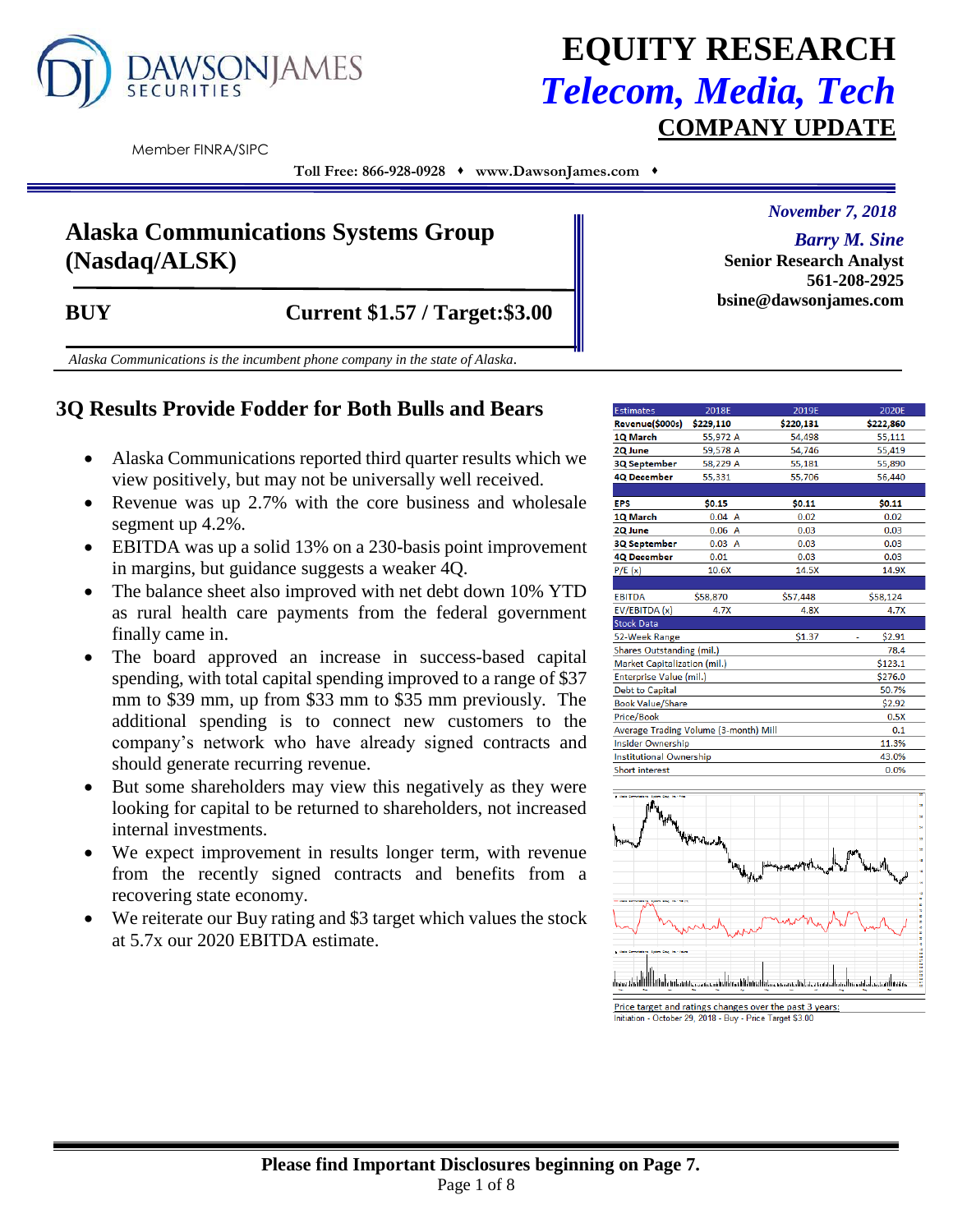

## **3Q Results Provide Fodder for Both Bulls and Bears**

Yesterday, Alaska Communications Systems (ACS) hosted its 3Q earnings call to review quarterly results. Overall, the results were solid, tracking better than our forecast. Notably, its business services segment posted 4.2% revenue growth, with management comments suggesting new signed contracts coming on line over the next year. Unfortunately, rural health care revenue has declined sharply, due to federal government funding decisions. ALSK shares remain undervalued, in our opinion, trading at 4.7x 2018 EBITDA versus 6x to 7x for comps, so we continue to rate them Buy.

Perhaps the most noteworthy development was that the board has approved capx for the full year of \$37 mm to \$39 mm (up from \$33 mm to \$35 mm) with successbased capx comprising about 66% of total capx this year and maintenance capx only 34%. This is bound to be a controversial decision with a number of activist investors urging the board to devote less capital to capx, and more to buybacks, deleveraging or a dividend. It appears that the board faced a difficult decision and faced with a number of signed contracts requiring investment to connect new customers to the company's network, they elected to increase capx.

The controversy is compounded by the perception among some shareholders that capital spending is not generating adequate returns as consolidated revenue has been only modestly higher in recent years despite sustained capital investment. There are a number of factors that need to be excluded from the return on capital equation including industry-wide declines in copper-based voice and DSL data services, and negative regulatory developments – neither of which is impacted by capx. Excluding these, management has oft stated that capx is driving higher revenue and generating significant returns, although this is difficult to discern from the external results.

The other conundrum facing the board in capital allocation decisions is that Alaska is exiting a severe recession, with activity in the core industry – oil and gas – ramping back up. Connecting new customers requires capital spending. Management also discussed strong growth in wireless backhaul. Recall that the backhaul business was sold to GCI in the sale of the wireless business in 2014. As these contracts with GCI expire, ACS is having good success in winning back these customers for two reasons. First, it has invested extensively in its metro fiber network and this network provides the high bandwidth connections wireless providers need to service the surging demand for wireless data services. Second, two of the three wireless providers in Alaska – AT&T and Verizon – compete with GCI in wireless. So the preference is to use companies they do not compete with for backhaul. Backhaul fiber connections to towers are expensive up front, but offer very high margin long-term revenue streams from very creditworthy customers. So the math works, but the optics do not.

In business services, revenue was up a strong 4.2%. Year-to-date, excluding the decline in rural health care revenue, management noted that this business grew 6.4%. Business broadband connections are relatively flat this year, but ARPU was up roughly 5% YoY in the quarter. Next year, the rural health care comps should at least be neutral. In fact, with the FCC approving a significant increase in the national rural health care budget, we can envision some return to growth. Given their experience over the last year, we cannot imagine that either GCI or ACS is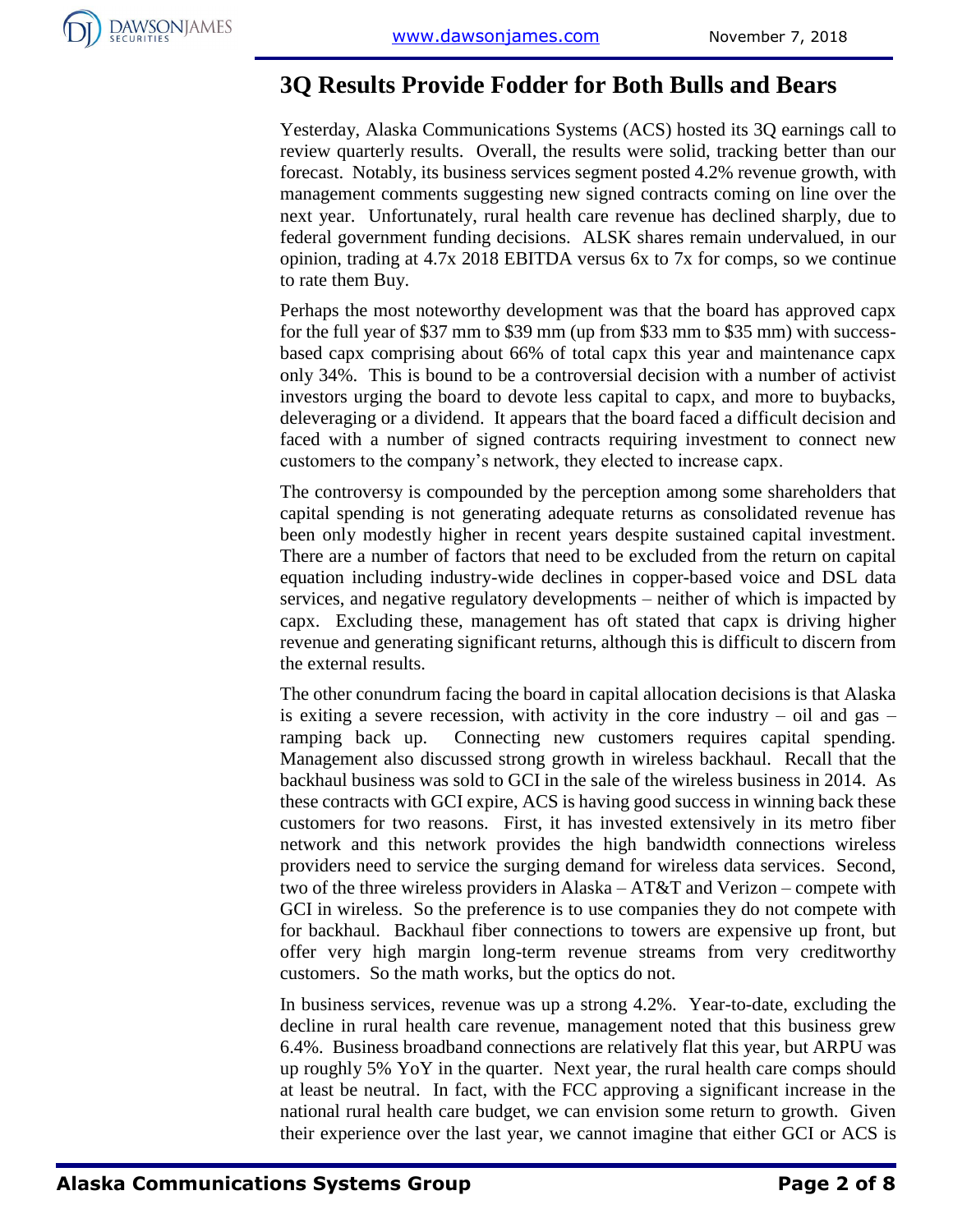too eager to add more rural health care customers, but this is a vital service providing virtual healthcare to villages with no road connection to the rest of the state and no doctors. We expect that Alaska's Washington representatives with go to bat for rural communities as they have done for decades and that the situation may become more favorable next year. While management did not provide a backlog number or specifics on the contracts it has in hand, we would also expect them to drive solid revenue growth in 2019.

Looking at the breakdown of business services, voice was actually up 7.7% while broadband was down 4.1%, presumably hit by rural health care. Equipment sales were up 148% following 19% and 27% growth in the first and second quarters, respectively. Managed IT was up 45%. Both of these tend to be good leading indicators since customers who buy hardware and IT services generally bundle them with recurring revenue service contracts.

On the consumer side, revenue was down 0.5% following two quarters of modest growth. Again, ACS faces an enormous headwind as consumers continue to cancel their landline voice and slow DSL data connections. GCI's coax/fiber network, with gigabit connections to nearly all of its customers, is a formidable competitor to ACS's copper network. ACS is receiving Connect America Fund (CAF) funds to provide broadband to households who only had dial up, and it is now using fixed wireless connections to increase the size of its addressable market. It is also selling wifi connections into apartment complexes for the many military personnel stationed in the state. So it continues to make valiant efforts in a market where it has a significant disadvantage.

Regulatory revenue was essentially flat, with the CAF funds reflected in this line. Overall, revenue was up 2.7% representing the best growth in the last year. As discussed above, we do expect the rural health care and recessionary headwinds to abate, and revenue from the signed contracts to contribute to continued revenue growth as ACS transitions to its old copper telephone network business to a more modern fiber provider.

EBITDA was up 13.0% on a strong 230 basis point improvement in margins. We do believe that the company is transitioning to higher margin revenue streams with fiber connections, especially backhaul, and with automation of basic functions like ordering and repairs. Net debt is down \$18 mm or 10% year to date as the company has now received the rural health care payments that had been booked in receivables. Free cash flow came in at \$2.4 mm for the quarter, and \$8.4 mm year to date.

Guidance now implies a much weaker fourth quarter in terms of EBITDA and our estimate is now slightly above guidance as we believe there is some conservatism baked in, not wanting to raise guidance given the headwinds and heightened investor focus. We would note that the fourth and first quarters tend to be weaker in Alaska as the tourism industry shuts down for the winter and many businesses suspend service. We also note that the indications of a significant number of new contracts and elevated capx may lead to higher opex as sales people receive commissions and as some of the costs of activating new customers bleeds into operating expenses and not just capx.

We doubt that these results will appease critical activist investors. We think it is interesting that the board, now with two new board members appointed at the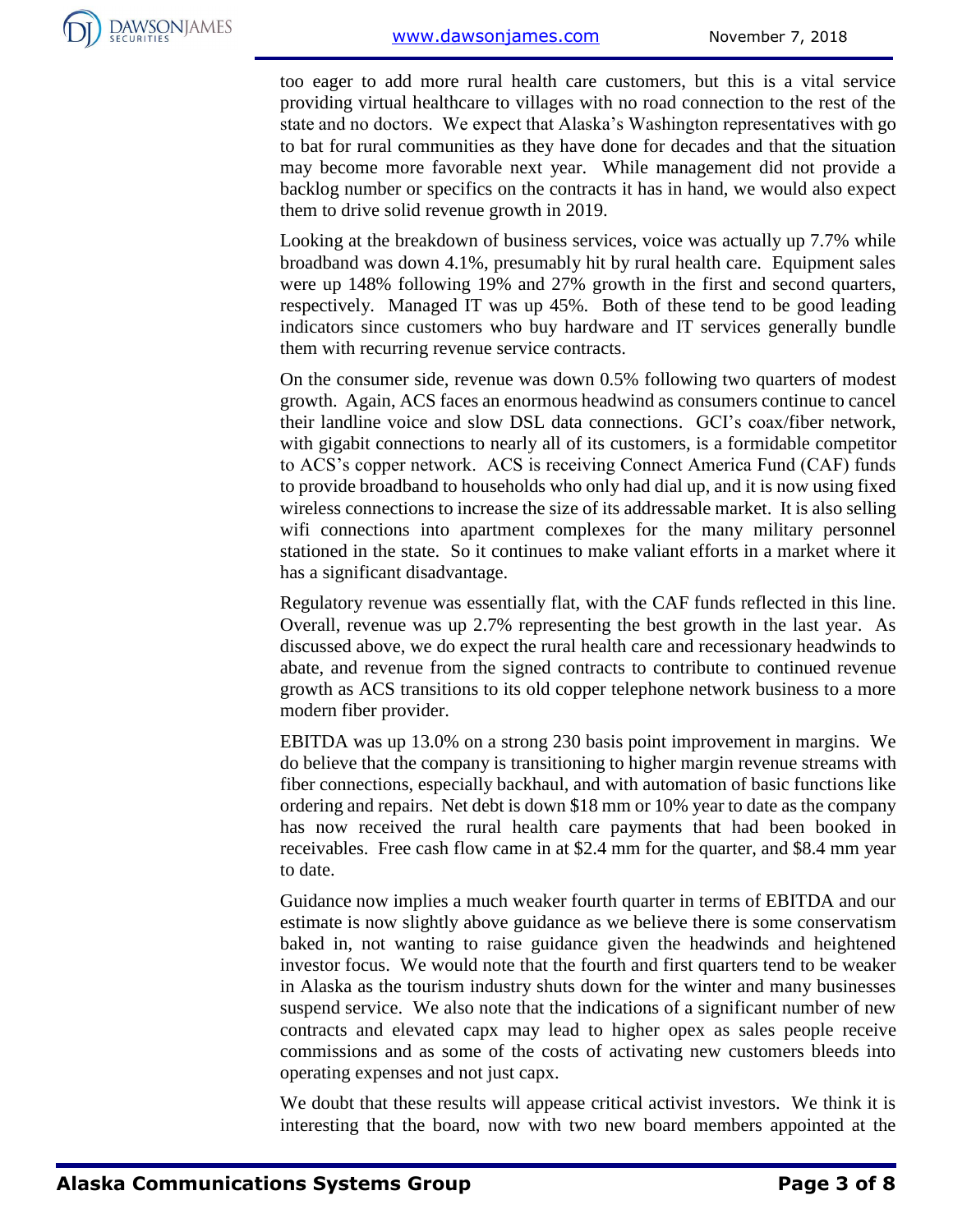

urging of an activist investor, approved higher capx. We continue with our Buy rating but given that the quarter had enough to feed the bears as well as the bulls on the stock, we do not see the results significantly moving the stock over the near term.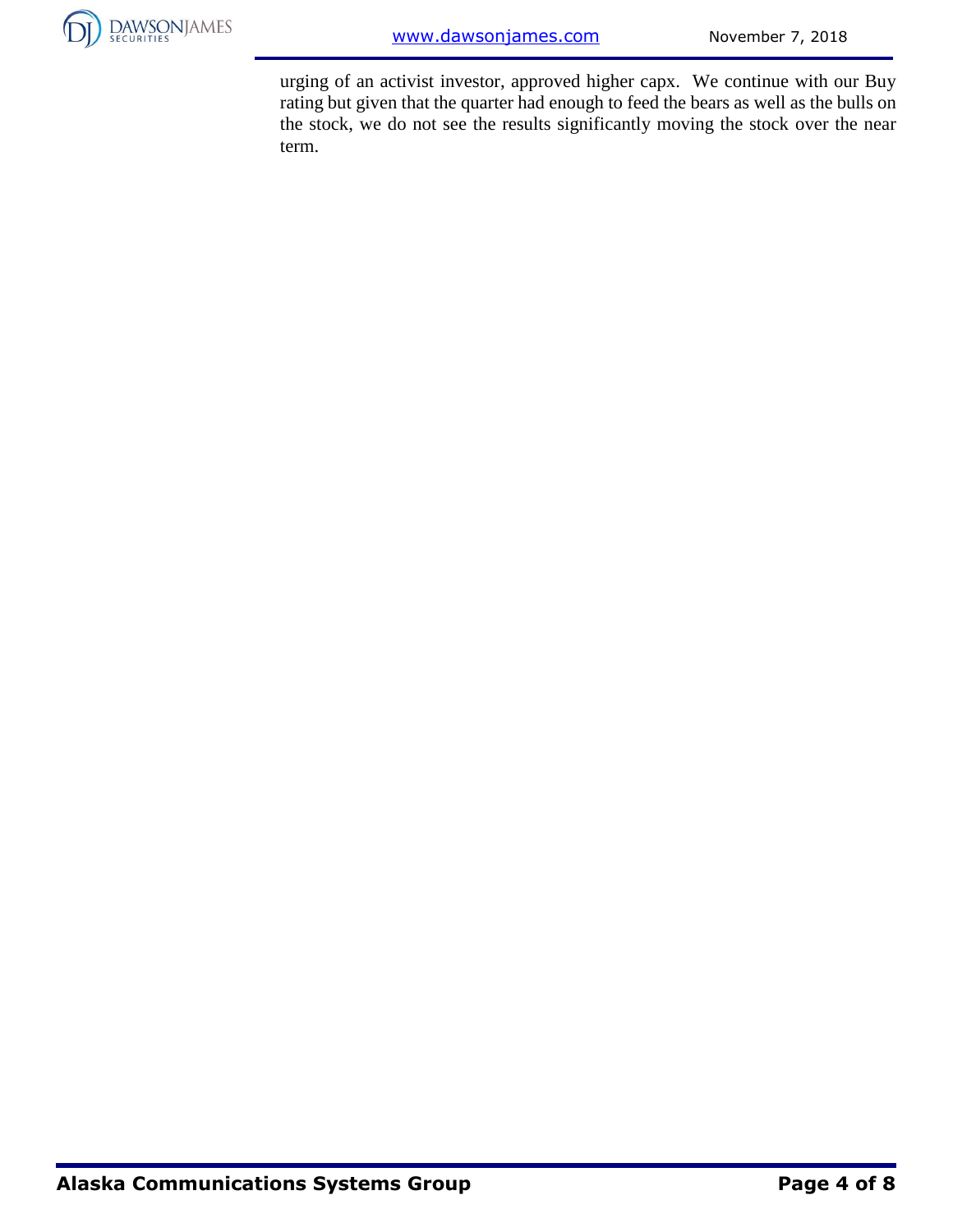## **Alaska Communications Systems Group Income Forecast**

| Dollars in thousands, except per share data<br>2018E |         |            |          |                          | 2019E       |                |                |          |                | 2020E       |         |         |         |         |             |
|------------------------------------------------------|---------|------------|----------|--------------------------|-------------|----------------|----------------|----------|----------------|-------------|---------|---------|---------|---------|-------------|
| Fiscal years ended December 31                       | 1QA     | <b>2QA</b> | 3QA      | 4Q                       | <b>YEAR</b> | 1Q             | <b>2Q</b>      | 3Q       | 4Q             | <b>YEAR</b> | 1Q      | 2Q      | 3Q      | 4Q      | <b>YEAR</b> |
| Business and w holesale                              | 33,763  | 37.478     | 36,365   | 34,327                   | 141,933     | 33,820         | 34,097         | 34,541   | 35,076         | 137,533     | 34,509  | 34,845  | 35,326  | 35,885  | 140,565     |
| YoY grow th                                          | $-2.2%$ | 2.4%       | 4.2%     | 3.7%                     | 2.0%        | 0.2%           | $-9.0%$        | $-5.0%$  | 2.2%           | $-3.1%$     | 2.0%    | 2.2%    | 2.3%    | 2.3%    | 2.2%        |
| Consumer                                             | 9,369   | 9,454      | 9,258    | 8,604                    | 36,685      | 8,278          | 8,250          | 8,240    | 8,230          | 32,998      | 8,202   | 8,174   | 8,164   | 8,155   | 32,695      |
| YoY grow th                                          | 0.4%    | 2.1%       | $-0.5%$  | $-6.7%$                  | $-1.2%$     | $-11.6%$       | $-12.7%$       | $-11.0%$ | $-4.3%$        | $-10.1%$    | $-0.9%$ | $-0.9%$ | $-0.9%$ | $-0.9%$ | $-0.9%$     |
| Other                                                | 12,840  | 12,646     | 12,606   | 12,400                   | 50,492      | 12,400         | 12,400         | 12,400   | 12,400         | 49,600      | 12,400  | 12,400  | 12,400  | 12,400  | 49,600      |
| YoY grow th                                          | $-0.2%$ | $-0.2%$    | 0.8%     | $-1.8%$                  | $-0.3%$     | $-3.4%$        | $-1.9%$        | $-1.6%$  | 0.0%           | $-1.8%$     | 0.0%    | 0.0%    | 0.0%    | 0.0%    | 0.0%        |
| <b>Revenue</b>                                       | 55,972  | 59,578     | 58,229   | 55,331                   | 229,110     | 54,498         | 54,746         | 55,181   | 55,706         | 220,131     | 55,111  | 55,419  | 55,890  | 56,440  | 222,860     |
| YoY grow th                                          | $-1.3%$ | 1.8%       | 2.7%     | 0.7%                     | 1.0%        | $-2.6%$        | $-8.1%$        | $-5.2%$  | 0.7%           | $-3.9%$     | 1.1%    | 1.2%    | 1.3%    | 1.3%    | 1.2%        |
| Seq grow th                                          | 1.9%    | 6.4%       | $-2.3%$  | 0.0%                     |             | $-1.5%$        | 0.5%           | 0.8%     | 0.0%           |             | $-1.1%$ | 0.6%    | 0.9%    | 0.0%    |             |
| Cost of services, non-affiliates                     | 25,833  | 26,542     | 27,220   | 26,559                   | 106,154     | 24,524         | 24,636         | 24,831   | 25,068         | 99,059      | 24,800  | 24,939  | 25,151  | 25,398  | 100,287     |
| As a percent of revenue                              | 46.2%   | 44.6%      | 46.7%    | 48.0%                    | 46.3%       | 45.0%          | 45.0%          | 45.0%    | 45.0%          | 45.0%       | 45.0%   | 45.0%   | 45.0%   | 45.0%   | 45.0%       |
| Selling, general and administrative                  | 16,012  | 16,507     | 16,879   | 16,599                   | 65,997      | 16,894         | 16,424         | 16,554   | 16,712         | 66,584      | 17,084  | 16,626  | 16,767  | 16,932  | 67,409      |
| As a percent of revenue                              | 28.6%   | 27.7%      | 29.0%    | 30.0%                    | 28.8%       | 31.0%          | 30.0%          | 30.0%    | 30.0%          | 30.2%       | 31.0%   | 30.0%   | 30.0%   | 30.0%   | 30.2%       |
| Depreciation and amortization                        | 8.787   | 8.197      | 8,352    | 8.348                    | 33,684      | 8,378          | 8.420          | 8.492    | 8,552          | 33,843      | 8,582   | 8.624   | 8.696   | 8.756   | 34,659      |
| Loss on disposal of assets                           | (3)     | 44         | 15       | ÷.                       | 56          |                |                |          | ÷.             |             |         | ÷.      | ×.      |         |             |
| Earnings from equity methods investments             |         |            |          |                          |             |                |                |          |                |             |         |         |         |         |             |
| <b>Operating income</b>                              | 5,343   | 8,288      | 5,763    | 3,825                    | 23,219      | 4,701          | 5,266          | 5,303    | 5,374          | 20,644      | 4,644   | 5,230   | 5,276   | 5,354   | 20,505      |
| Operating margin                                     | 9.5%    | 13.9%      | 9.9%     | 6.9%                     | 10.1%       | 8.6%           | 9.6%           | 9.6%     | 9.6%           | 9.4%        | 8.4%    | 9.4%    | 9.4%    | 9.5%    | 9.2%        |
| Interest expense                                     | (3,504) | (3,401)    | (3, 286) | (3, 286)                 | (13, 477)   | (3,738)        | (3,738)        | (3,738)  | (3,738)        | (14, 951)   | (3,738) | (3,738) | (3,738) | (3,738) | (14, 951)   |
| Interest income                                      | 14      | 24         | 36       | ×.                       | 74          |                | ٠              |          |                |             |         |         |         |         |             |
| Other, net                                           | 104     | (91)       | 66       | ÷.                       | 79          | ٠              | $\sim$         | $\sim$   | ÷              |             |         | ×.      | ÷       |         |             |
|                                                      | (3,386) | (3, 468)   | (3, 184) | (3, 286)                 | (13, 324)   | (3,738)        | (3,738)        | (3,738)  | (3,738)        | (14, 951)   | (3,738) | (3,738) | (3,738) | (3,738) | (14, 951)   |
| Pretax Income                                        | 1,957   | 4,820      | 2,579    | 539                      | 9,895       | 963            | 1,529          | 1,565    | 1,637          | 5,694       | 907     | 1,493   | 1,539   | 1,616   | 5,554       |
| Taxes                                                | (112)   | 1,418      | 774      | $\overline{\phantom{a}}$ | 2,080       | $\blacksquare$ | $\blacksquare$ |          | $\blacksquare$ |             |         | $\sim$  |         |         |             |
| Tax rate                                             | $-5.7%$ | 29.4%      | 30.0%    | 0.0%                     | 21.0%       | 0.0%           | 0.0%           | 0.0%     | 0.0%           | 0.0%        | 0.0%    | 0.0%    | 0.0%    | 0.0%    | 0.0%        |
| Non-controlling interest                             | 32      | 40         | 12       | 12                       | 96          | 40             | 40             | 40       | 40             | 160         | 40      | 40      | 40      | 40      | 160         |
| Net income - continuing ops                          | 2,101   | 3,442      | 1,817    | 551                      | 7,911       | 1,003          | 1,569          | 1,605    | 1,677          | 5,854       | 947     | 1,533   | 1,579   | 1,656   | 5,714       |
| Net income margin                                    | 3.8%    | 5.8%       | 3.1%     | 1.0%                     | 3.5%        | 1.8%           | 2.9%           | 2.9%     | 3.0%           | 2.7%        | 1.7%    | 2.8%    | 2.8%    | 2.9%    | 2.6%        |
| Diluted shares outstanding                           | 52,341  | 53,888     | 54,116   | 54,141                   | 53,622      | 54,166         | 54,191         | 54,216   | 54,241         | 54,204      | 54,266  | 54,291  | 54,316  | 54,341  | 54,304      |
| Seq change                                           | (107.0) | 1,547.0    | 228.0    | 25.0                     |             | 25.0           | 25.0           | 25.0     | 25.0           |             | 25.0    | 25.0    | 25.0    | 25.0    |             |
| EPS diluted                                          | \$0.04  | \$0.06     | \$0.03   | \$0.01                   | \$0.15      | \$0.02         | \$0.03         | \$0.03   | \$0.03         | \$0.11      | \$0.02  | \$0.03  | \$0.03  | \$0.03  | \$0.11      |
| YoY grow th                                          | -408.8% | $-219.5%$  | 464.4%   | $-118.1%$                | $-226.3%$   | $-53.8%$       | $-54.7%$       | $-11.8%$ | 204.0%         | $-26.8%$    | $-5.8%$ | $-2.5%$ | $-1.8%$ | $-1.4%$ | $-2.6%$     |

*Source: Company reports and Dawson James estimates*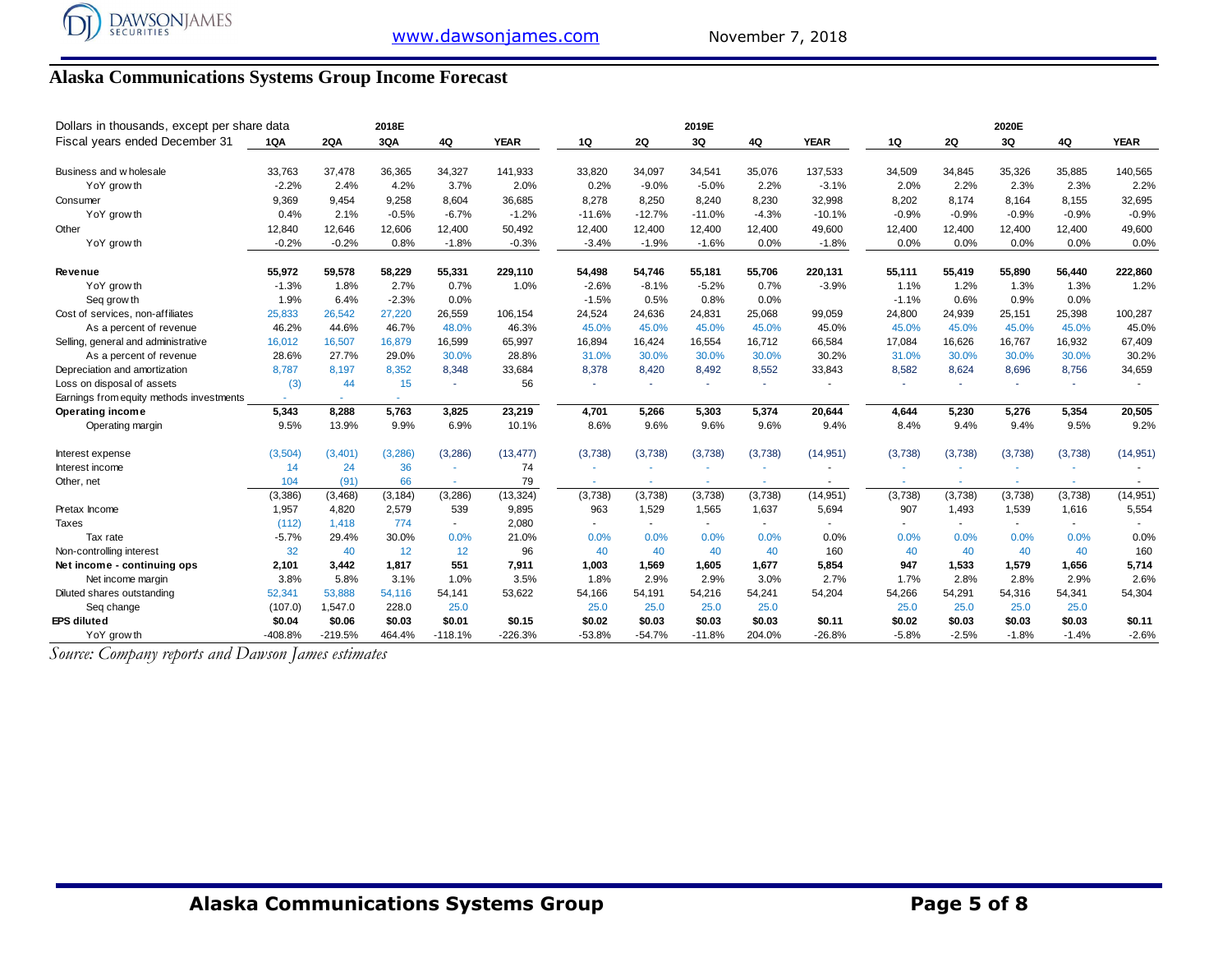### **Alaska Communications Systems Group EBITDA Forecast**

| Dollars in thousands              |         |            | 2018E    |                          |             |         |          | 2019E    |          |             |         |           | 2020E    |          |             |
|-----------------------------------|---------|------------|----------|--------------------------|-------------|---------|----------|----------|----------|-------------|---------|-----------|----------|----------|-------------|
| Fiscal years ended Dec. 31        | 1QA     | <b>2QA</b> | 3QA      | 4Q                       | <b>YEAR</b> | 1Q      | 2Q       | 3Q       | 4Q       | <b>YEAR</b> | 1Q      | <b>2Q</b> | 3Q       | 4Q       | <b>YEAR</b> |
| Net income                        | 2,069   | 3,402      | 1,805    | 539                      | 7,815       | 963     | 1,529    | 1,565    | 1,637    | 5,694       | 907     | 1,493     | 1,539    | 1,616    | 5,554       |
| Interest expense                  | 3,504   | 3,401      | 3,286    | 3,286                    | 13,477      | 3,738   | 3,738    | 3,738    | 3,738    | 14,951      | 3,738   | 3,738     | 3,738    | 3,738    | 14,951      |
| Loss on extinguishment of debt    |         |            |          |                          |             |         |          |          |          |             |         |           |          |          |             |
| Interest income                   | (14)    | (24)       | (36)     | $\overline{\phantom{a}}$ | (74)        |         |          |          |          |             |         |           |          |          |             |
| Depreciation and amortization     | 8,787   | 8.197      | 8,352    | 8,348                    | 33,684      | 8,378   | 8,420    | 8,492    | 8,552    | 33,843      | 8,582   | 8,624     | 8,696    | 8,756    | 34,659      |
| Loss on impairment of goodwill    |         |            |          |                          |             |         |          |          |          |             |         |           |          |          |             |
| (Gain) loss on disposal of assets | (3)     | 44         | 15       | $\blacksquare$           | 56          |         |          |          |          |             |         |           |          |          |             |
| Earnings in Tekmate               | (72)    | 131        | 12       | 12                       | 83          | 40      | 40       | 40       | 40       | 160         | 40      | 40        | 40       | 40       | 160         |
| Earnings in AWN                   |         |            |          |                          |             |         |          |          |          |             |         |           |          |          |             |
| Gain on asset sale                |         |            |          |                          |             |         |          |          |          |             |         |           |          |          |             |
| Pension                           |         |            |          |                          |             |         |          |          |          |             |         |           |          |          |             |
| AWN distributions received        |         |            |          |                          |             |         |          |          |          |             |         |           |          |          |             |
| AWN receivable                    |         |            |          |                          |             |         |          |          |          |             |         |           |          |          |             |
| Income tax expense                | (112)   | 1.418      | 774      | $\overline{\phantom{a}}$ | 2,080       |         |          |          |          |             |         |           |          |          |             |
| Stock based comp                  | 242     | 325        | 642      | 642                      | 1,851       | 700     | 700      | 700      | 700      | 2,800       | 700     | 700       | 700      | 700      | 2,800       |
| Long-term incentives              |         |            |          |                          |             |         |          |          |          |             |         |           |          |          |             |
| Earthquake costs                  |         |            |          |                          |             |         |          |          |          |             |         |           |          |          |             |
| Other                             |         |            | (102)    |                          | (102)       |         |          |          |          |             |         |           |          |          |             |
| <b>Adjusted EBITDA</b>            | 14,401  | 16,894     | 14,748   | 12,827                   | 58,870      | 13,819  | 14,427   | 14,535   | 14,667   | 57,448      | 13,967  | 14,595    | 14,713   | 14,850   | 58,124      |
| EBITDA margin                     | 25.7%   | 28.4%      | 25.3%    | 23.2%                    | 25.7%       | 25.4%   | 26.4%    | 26.3%    | 26.3%    | 26.1%       | 25.3%   | 26.3%     | 26.3%    | 26.3%    | 26.1%       |
| <b>YoY Growth</b>                 | 0.8%    | 15.3%      | 13.0%    | $-11.4%$                 | 4.3%        | $-4.0%$ | $-14.6%$ | $-1.4%$  | 14.3%    | $-2.4%$     | 1.1%    | 1.2%      | 1.2%     | 1.3%     | 1.2%        |
| Capital expenditures              | (8,680) | (8,401)    | (8,351)  | (12,000)                 | (37, 432)   | (5,000) | (7,000)  | (12,000) | (10,000) | (34,000)    | (5,000) | (7,000)   | (12,000) | (10,000) | (34,000)    |
| Milestone billings                |         |            |          |                          |             |         |          |          |          |             |         |           |          |          |             |
| Amortization of deferred AWN rev. | (511)   | (516)      | (522)    | (522)                    | (2,071)     | (522)   | (522)    | (522)    | (522)    | (2,088)     | (522)   | (522)     | (522)    | (522)    | (2,088)     |
| North Slope Acquisition           |         |            |          |                          |             |         |          |          |          |             |         |           |          |          |             |
| Tax refunds                       | 574     | (4)        |          |                          | 570         |         |          |          |          |             |         |           |          |          |             |
| Cash int expense                  | (1,536) | (3,810)    | (3, 472) | (3,286)                  | (12, 104)   | (3,738) | (3,738)  | (3,738)  | (3,738)  | (14, 951)   | (3,738) | (3,738)   | (3,738)  | (3,738)  | (14, 951)   |
| Free cash flow                    | 4,248   | 4,163      | 2,403    | (2,981)                  | 7,833       | 4,560   | 3,167    | (1,724)  | 407      | 6,409       | 4,707   | 3,335     | (1, 547) | 590      | 7,085       |

*Source: Company reports and Dawson James estimates*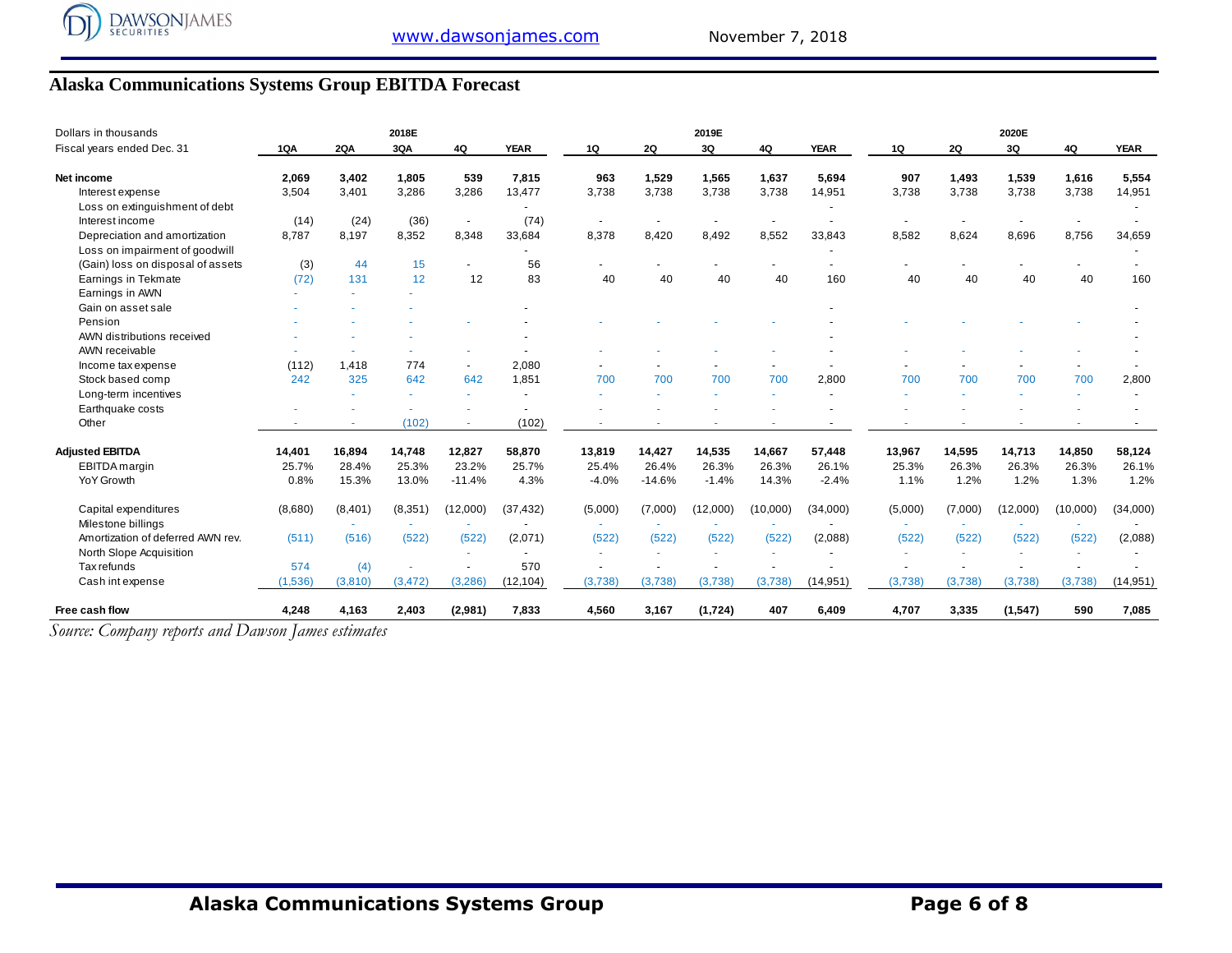

#### **Important Disclosures:**



*Source: Factset Data Systems*

Price target and ratings changes over the past 3 years: Initiated – Buy – October 29, 2018 – Price Target \$3.00

Dawson James Securities, Inc. (the "Firm") is a member of the Financial Industry Regulatory Authority ("FINRA") and the Securities Investor Protection Corporation ("SIPC").

The Firm does not make a market in the securities of the subject company (s). The Firm has NOT engaged in investment banking relationships with ALSK in the prior twelve months, as a manager or co-manager of a public offering and has NOT received compensation resulting from those relationships. The Firm may seek compensation for investment banking services in the future from the subject company(s). The Firm has NOT received other compensation from the subject company(s) in the last 12 months for services unrelated to the managing or co-managing of a public offering.

Neither the research analyst(s) whose name appears on this report nor any member of his (their) household is an officer, director or advisory board member of these companies. The Firm and/or its directors and employees may own securities of the company(s) in this report and may increase or decrease holdings in the future. As of October 31, 2018, the Firm as a whole did not beneficially own 1% or more of any class of common equity securities of the subject company (s) of this report. The Firm, its officers, directors, analysts or employees may effect transactions in and have long or short positions in the securities (or options or warrants related to those securities) of the company(s) subject to this report. The Firm may effect transactions as principal or agent in those securities.

Analysts receive no direct compensation in connection with the Firm's investment banking business. All Firm employees, including the analyst(s) responsible for preparing this report, may be eligible to receive non-product or service specific monetary bonus compensation that is based upon various factors, including total revenues of the Firm and its affiliates as well as a portion of the proceeds from a broad pool of investment vehicles consisting of components of the compensation generated by investment banking activities, including but not limited to shares of stock and/or warrants, which may or may not include the securities referenced in this report.